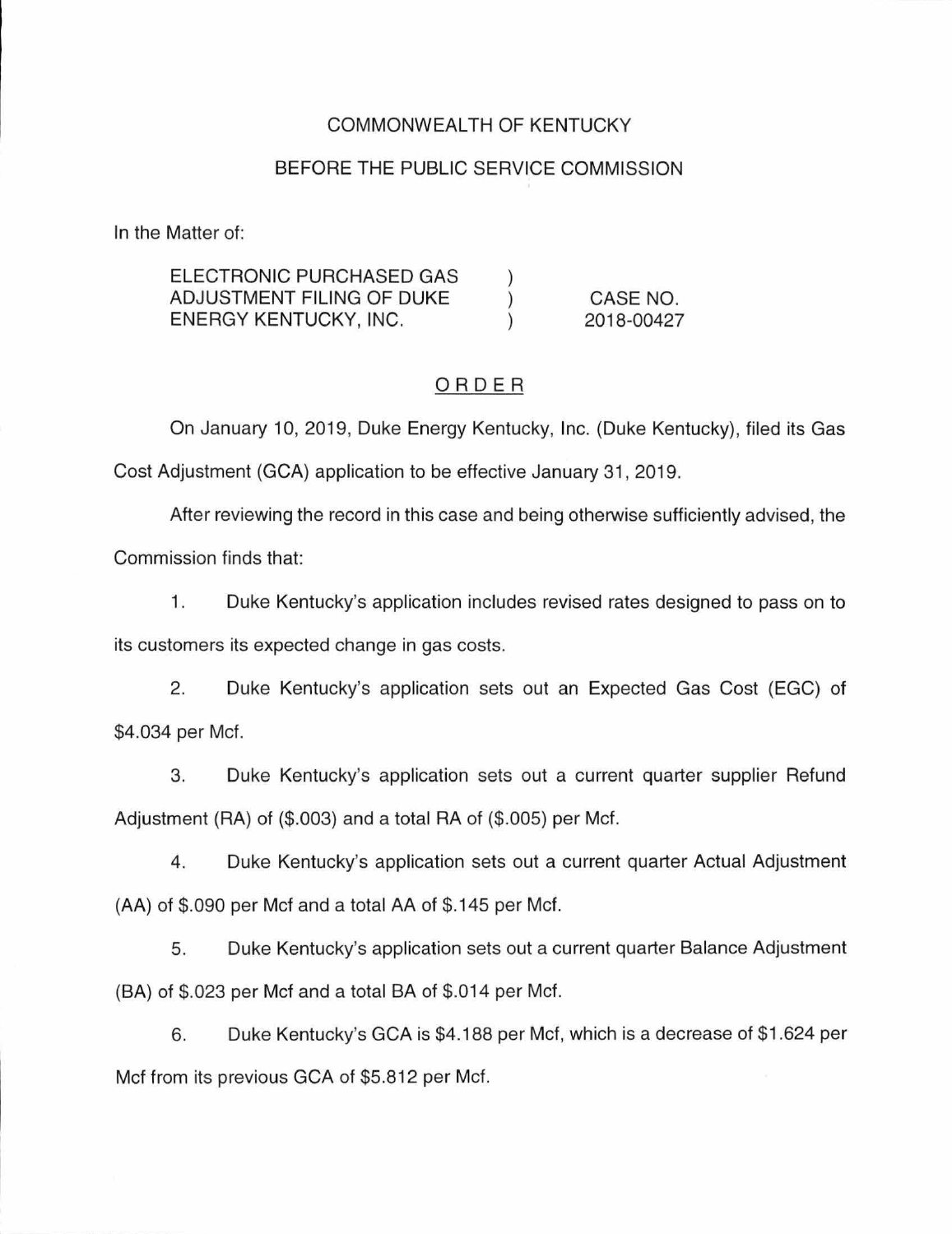7. The rates as proposed by Duke Kentucky and set forth in the Appendix to this Order are fair, just, and reasonable and should be approved for final meter readings by Duke Kentucky on and after January 31, 2019.

IT IS THEREFORE ORDERED that:

1. The rates proposed by Duke Kentucky and set forth in the Appendix to this Order are approved for final meter readings on and after January 31 , 2019.

2. Within 20 days of the date of entry of this Order, Duke Kentucky shall file with this Commission, using the Commission's electronic Tariff Filing System, revised tariff sheets setting out the rates approved herein and reflecting that they were approved pursuant to this Order.

3. This case is closed and removed from the Commission's docket.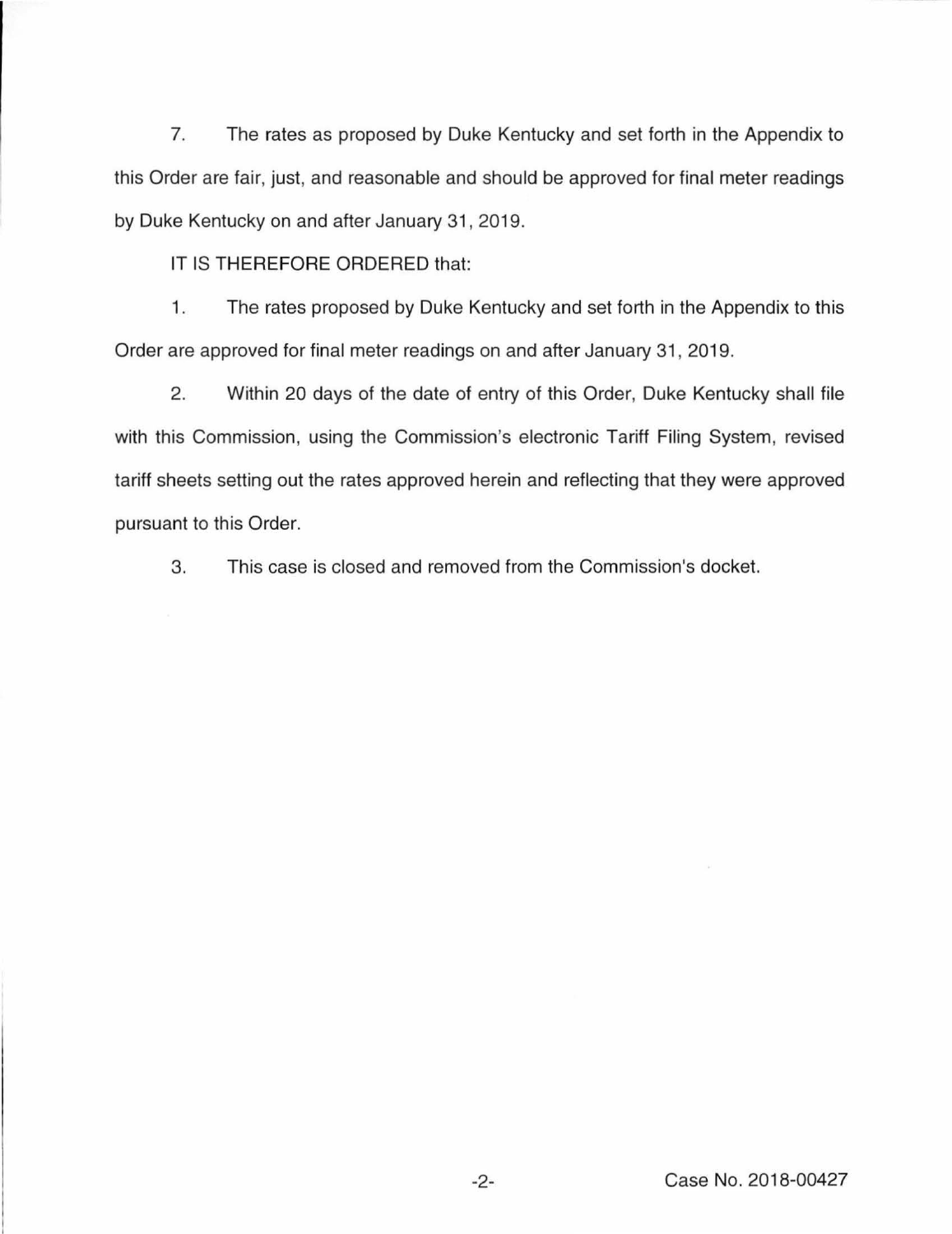By the Commission

| <b>ENTERED</b>                               |  |  |  |  |
|----------------------------------------------|--|--|--|--|
| JAN 24 2019                                  |  |  |  |  |
| <b>KENTUCKY PUBLIC</b><br>SERVICE COMMISSION |  |  |  |  |

ATTEST:

Claren R Puis

Executive Director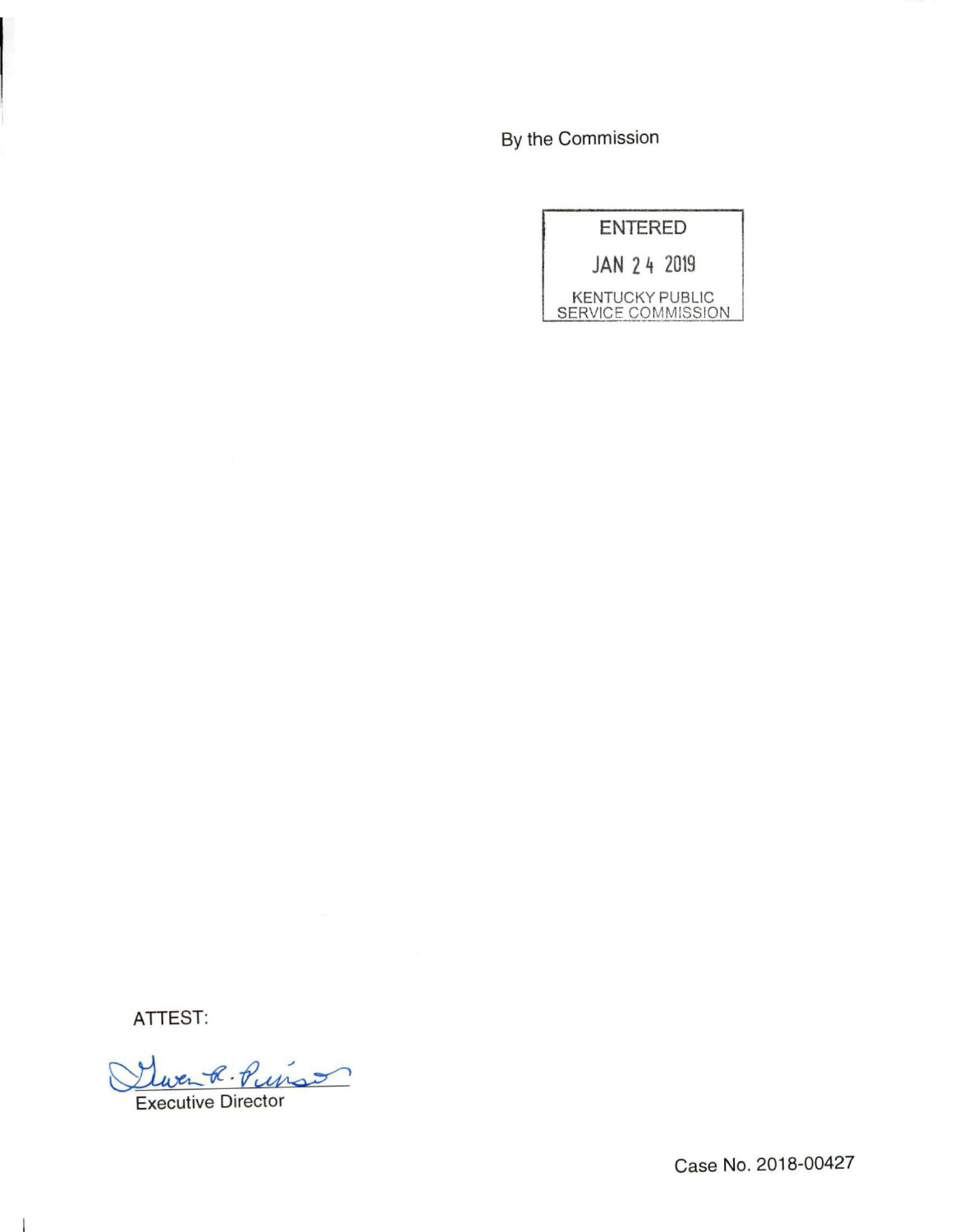### APPENDIX

# APPENDIX TO AN ORDER OF THE KENTUCKY PUBLIC SERVICE COMMISSION IN CASE NO. 2018-00427 DATED **JAN 2 4 2019**

The following rates and charges are prescribed for the customers in the area served by Duke Energy Kentucky, Inc. All other rates and charges not specifically mentioned herein shall remain the same as those in effect under the authority of the Commission prior to the effective date of this Order.

# GAS SERVICE RATES

# RATE RS RESIDENTIAL SERVICE

|                                                 | Base<br>Rate                      |                  | <b>Gas Cost</b><br>Adjustment | Total<br>Rate         |  |
|-------------------------------------------------|-----------------------------------|------------------|-------------------------------|-----------------------|--|
| Commodity Charge for<br><b>All Ccf Consumed</b> | \$.37213                          | \$.41880<br>plus |                               | \$.79093              |  |
|                                                 | RATE GS<br><b>GENERAL SERVICE</b> |                  |                               |                       |  |
|                                                 | Base<br>Rate                      |                  | <b>Gas Cost</b><br>Adjustment | Total<br>Rate         |  |
| Commodity Charge for<br>All Ccf Consumed        | \$.20530                          | plus             | \$.41880                      | \$.62410 <sup>1</sup> |  |

<sup>&</sup>lt;sup>1</sup> Duke Kentucky filed Tariff Revised Sheet No. 31, Rate GS General Service with the Application, that reflected a Total Rate of \$.78650, which is the incorrect total of the Base Rate plus Gas Cost Adjustment.